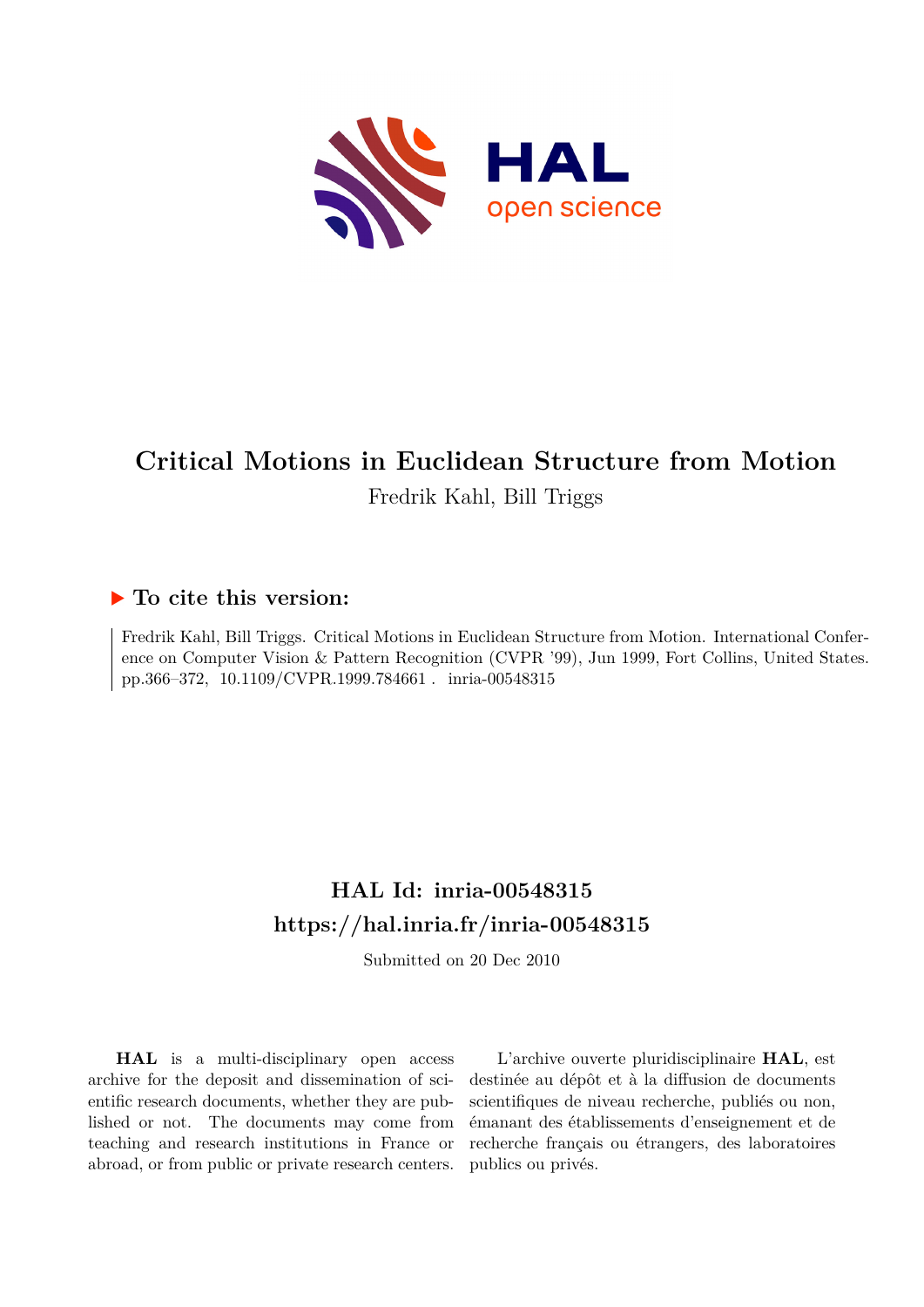#### **Critical Motions in Euclidean Structure from Motion**

#### **Fredrik Kahl Bill Triggs**

#### **Abstract**

We investigate the motions that lead to ambiguous Euclidean scene reconstructions under several common calibration constraints, giving a complete description of such *critical motions* for: (*i*) internally calibrated orthographic and perspective cameras; (*ii*) in two images, for cameras with unknown focal lengths, either different or equal. One aim of the work was to evaluate the potential of modern algebraic geometry tools for rigorously proving properties of vision algorithms, so we use idealtheoretic calculations as well as classical algebra and geometry. We also present numerical experiments showing the effects of near-critical configurations for the varying and fixed focal length methods.

**Keywords:** structure from motion, critical motions, autocalibration, algebraic geometry.

## **1 Introduction**

'Structure from Motion' (SFM) is the problem of recovering 3D scene geometry from several images. Using projective image measurements, it is only possible to recover structure, camera poses ('motion') and camera internal parameters ('calibrations') up to an unknown 3D projectivity [8, 5]. With additional scene, motion or calibration constraints, one can reduce the ambiguity to a Euclidean similarity [13, 4, 12, 7]. **Autocalibration** is the recovery of Euclidean structure, motion and calibration using partial (often qualitative) constraints on the camera calibrations, *e.g.* vanishing skew or equal focal lengths between images. It is useful because cameras often obey such constraints rather well, whereas — especially for hand-held cameras viewing unknown scenes — motion or structure assumptions are often rather dubious. Unfortunately, most autocalibration methods have situations in which they fail or are exceptionally weak. Practically, it is important to characterize and avoid these **critical sets**. Criticality is

Department of Mathematics INRIA Rhône-Alpes Lund University 655 ave. de l'Europe, 38330 Montbonnot, France Box 118, S-221 00 Lund, Sweden *http://www.inrialpes.fr/movi/people/Triggs fredrik@maths.lth.se Bill.Triggs@inrialpes.fr*

> often independent of the specific camera calibrations, in which case we speak of **critical motions**.

> 'Classical' autocalibration assumes a moving projective camera with constant but unknown intrinsic parameters [4, 18, 1, 23, 17]. Sturm [19, 20] categorizes both the intrinsic and some algorithm-specific critical motions for this. The uniformity of the constraints makes this case relatively simple to analyze. But it is also somewhat unrealistic: it is often reasonable, *e.g.*to assume that the constant skew actually vanishes (a stronger constraint), whereas focal length often varies between images (a weaker constraint). Also, although he characterizes the degeneracies fully, Sturm only manages to give a rather implicit description of the corresponding critical motions. For practical purposes a more explicit description would be useful.

> This paper derives explicit critical motions for Euclidean SFM under several simple two image 'unknown focal length' calibration constraints [6, 16, 24, 2, 9]. However, we start by giving a complete description of criticality for *known* calibrations, for both perspective and orthographic cameras in multiple images. Although this analysis does not result in any new ambiguities, it rules out the possibility of any further unknown ones.

> A second goal of our work — one aspect of our European project CUMULI — was to investigate the use of formal algebraic reasoning tools to deduce rigorous properties of vision algorithms. Sturm [19] relies mainly on geometric intuition. This is unreliable in our less symmetrical situation and we have used a mixture of geometry, classical algebra, and ideal-theoretic algebraic geometry calculations (Gröbner bases, ideal quotient, radical and decomposition) in MAPLE and MACAULAY 2. However we will focus on giving geometric interpretations of our algebraic results whenever possible.

> We consider only autocalibration degeneracies: scene and motion constraints are explicitly excluded from consideration. Also, for both projective and Euclidean reconstruction there are certain scene geometries for which SFM is inherently ambiguous [12, 15, 11, 10]. We exclude such **critical surfaces** by assuming that the scene is

Submitted to CVPR'99. This work was supported by Esprit LTR project CUMULI. [30/Nov/98]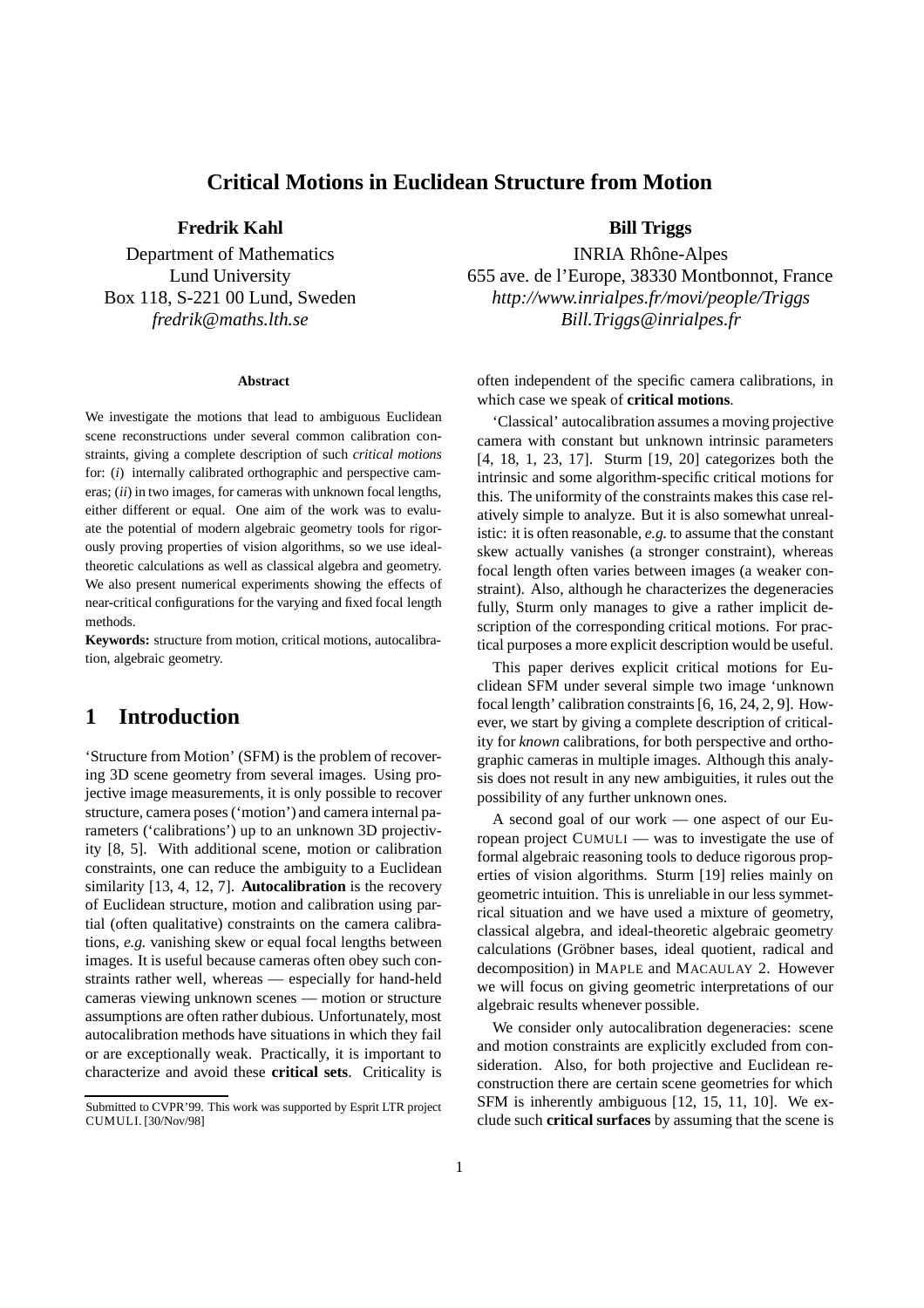generic enough to allow unambiguous recovery of projective structure. Hence, *criticality occurs iff the calibration constraints admit alternative Euclidean 'interpretations' of the given projective structure.*

## **2 Background**

**Image projection:** We assume familiarity with the modern projective formulation of vision geometry [3, 12, 23]. A **perspective (pinhole) camera** is modeled in homogeneous coordinates by the projection equation  $x \simeq P X$ where  $\mathbf{X} = (X, Y, Z, W)^\top$  is a 3D world point,  $\mathbf{x} = (x, y, z)^\top$ is its 2D image and  $P$  is the  $3 \times 4$  camera **projection matrix**. In a Euclidean frame **P** can be decomposed

$$
\mathbf{P} = \mathbf{K}\mathbf{R}\left(\mathbf{I}_{3\times3}\right| - t) \qquad \qquad \mathbf{K} = \begin{pmatrix} f & f & s & u_0 \\ 0 & f & a & v_0 \\ 0 & 0 & 1 \end{pmatrix}
$$

into a rotation  $\vec{R}$  and translation  $\vec{t}$  encoding the camera's 3D pose (**extrinsic parameters**), and a  $3 \times 3$  upper triangular **calibration matrix** *K* encoding its internal geometry. Here, *f* is the **focal length**, *a* the **aspect ratio**, *s* the **skew** and  $(u_0, v_0)$  the **principal point**.

**Absolute Conic:** Projective geometry encodes only collinearity and incidence. Affine structure (parallelism) is encoded projectively by singling out a **plane at infinity** Π<sup>∞</sup> of **direction vectors** or **points at infinity**, and Euclidean (similarity) structure by a proper virtual conic on Π∞. This **absolute conic** Ω<sup>∞</sup> gives dot products between direction vectors. Its dual, the **dual absolute conic**  $\Omega_{\infty}^*$ , gives those between plane normals.  $\Omega_{\infty}^{*}$  is a 4 × 4 symmetric rank 3 positive semidefinite contravariant matrix.  $\Omega_{\infty}^* = \text{diag}(1, 1, 1, 0)$  in any Euclidean frame.  $\Pi_{\infty}$  is  $\Omega_{\infty}^*$ 's unique null vector:  $\Omega_{\infty}^* \Pi_{\infty} = 0$ .  $\Omega_{\infty}^*$ 's image projection is  $\omega_{\infty}^* \equiv P \Omega_{\infty}^* P^{\dagger} = K K^{\dagger}$ , a dual image conic that encodes the camera calibration. *K* is recoverable from  $\omega_{\infty}^*$  or its dual image point conic  $\omega_{\infty} = \omega_{\infty}^{*^{-1}}$  by Cholesky factorization.  $\omega_{\infty}^{*}$  and  $\omega_{\infty}$  are proper virtual (positive definite) so long as the camera centre is finite. In calibrated image coordinates  $K = I$ ,  $\omega_{\infty}^* = \omega_{\infty} = I$ . We often use the abbreviations (D)(I)AC for (*D*ual)(*I*mage) *A*bsolute *C*onic.

**False absolute conics:** Given only a 3D projective reconstruction derived from uncalibrated images, the true absolute conic  $\Omega_{\infty}$  is not distinguished in any way from any other proper virtual planar conic in projective space. In fact, given any such conic  $\Omega^*$ , it is easy to find a 'rectifying' projective transformation that converts it to the Euclidean DAC form  $\Omega_{\infty}^* = \text{diag}(1,1,1,0)$  and hence defines a false Euclidean structure. To recover the true structure, we need constraints that single out the true  $\Omega_{\infty}$  and  $\Pi_{\infty}$ from all possible 'false' ones. In this paper we will constrain only the camera intrinsic parameters  $K_i$ , or equivalently the images of the true absolute conic  $\omega_{\infty i}^* = K_i K_i^{\dagger}$ .



*Figure 1*: Intersecting the visual cones of two image conics satisfying the Kruppa constraints generates a pair of 3D conics.

The constraints may apply to individual image conics (*e.g.* vanishing skew  $s = 0$ ), or link them as a group (*e.g.* equal but unknown focal lengths  $f_i = f$  for all *i*). Ambiguity arises only if some non-absolute conic and its images satisfy the constraints. We call such conics **potential** or **false absolute conics**. They correspond one-to-one with possible false Euclidean structures for the scene.  $\Omega$  denotes a potential 3D absolute conic,  $\Omega^*$  its dual,  $\omega$  its image and  $\omega^*$  its dual image. True absolute conics are denoted  $\Omega_\infty, \Omega_\infty^*, \omega_\infty, \omega_\infty^*.$ 

**Affine camera:** A camera whose optical plane coincides with  $\Pi_{\infty}$  is **affine** [14]. This is a good approximation for distant (and therefore large focal length) cameras viewing small objects. All visual rays except those on  $\Pi_{\infty}$ become parallel and the dual image absolute conic  $\omega_{\infty}^{*}$  degenerates to rank 2. An **orthographic** camera is a calibrated affine one and has  $\omega_{\infty}^* = \text{diag}(1, 1, 0)$ .

**Kruppa constraints:** Given image conics in several images, there may or may not be a 3D quadric having them as image projections. Constraints which guarantee this in two images are called **Kruppa constraints**. Any proper image conic is tangent to exactly two epipolar lines (possibly complex and/or coincident). It turns out [12, 3, 24] that there is a corresponding 3D quadric iff the tangent lines in the two images are in epipolar correspondence (see fig. 1). In fact, for non-coincident image centres and proper image conics satisfying the Kruppa constraints, there is always a linear one parameter family of 3D dual quadrics with these images. This family contains exactly two planar (rank 3) dual quadrics, and also the rank 2 one defined by (the symmetric outer product of) the two camera centres. If the image conics are virtual, the planar 3D quadrics are too and hence can serve as potential absolute conics. Thus: *In two images with distinct finite centres, a pair of proper virtual conics defines a potential 3D absolute conic iff it satisfies the Kruppa*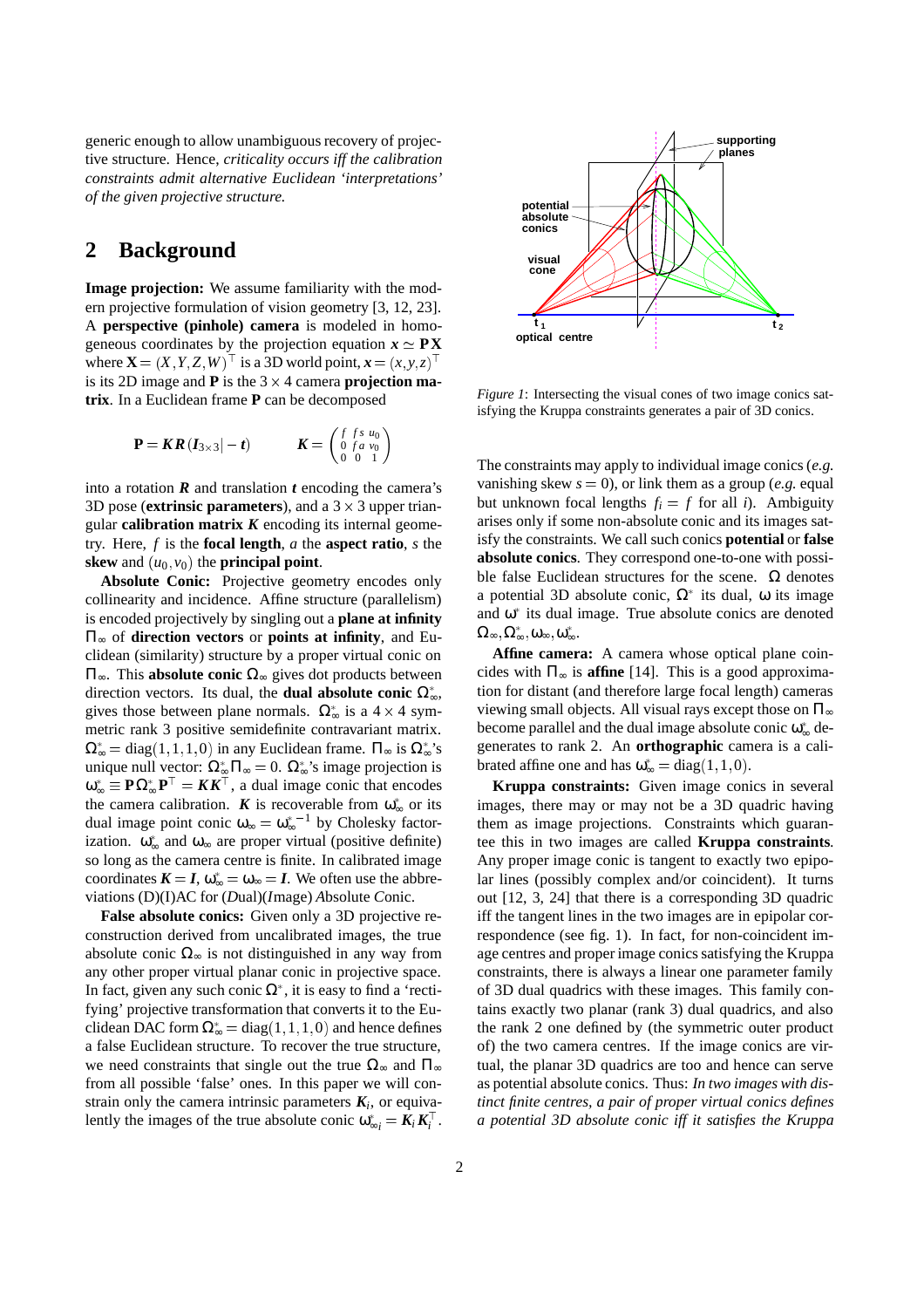*constraints, and in this case it always defines exactly two potential 3D absolute conics*<sup>1</sup> .

The Kruppa constraints have several algebraic formulations [12, 3, 24]. Below we will use the following  $3 \times 3$ symmetric rank 2 matrix version linking the two dual image conics, the fundamental matrix and one epipole:

$$
\boldsymbol{F}^\top \boldsymbol{\omega}_2^* \boldsymbol{F} \, \simeq \, [\boldsymbol{e}]_\times \boldsymbol{\omega}_1^* \, [\boldsymbol{e}]_\times^\top
$$

This vanishes when dotted with the epipole and only holds up to scale, so it gives only two independent constraints.

#### **3 Approach**

We want to explicitly characterize the **critical motions** (relative camera placements) for which particular calibration constraints are insufficient to uniquely determine Euclidean 3D structure. We assume that projective structure is available. Alternative Euclidean structures correspond one-to-one with possible locations for the absolute conic in the projective reconstruction. Any proper virtual projective plane conic is potentially absolute, so we look for such conics  $\Omega$  whose images also satisfy the given calibration constraints. There is ambiguity iff more than one such conic exists. We want *Euclidean* critical motions, so we work in a Euclidean frame where the true absolute conic  $\Omega_{\infty}$  has its standard coordinates.

Several general properties help to simplify the problem: **Calibration invariance:** The calibration constraints we use assert either equality between images, or that certain parameters have their 'calibrated' values  $(f, a, s, u, v)$  =  $(1, 1, 0, 0, 0)$ . They are satisfied for a set of cameras iff they are also satisfied when each image is premultiplied by its true inverse calibration  $K_i^{-1}$ . Hence, we are free to assume that each camera is actually calibrated,  $K_i = I$ . The only difference from the fully calibrated case is that our weaker knowledge does not allow every false conic with  $\omega_i^* \neq I$  to be excluded outright.

**Rotation invariance:** For known-calibrated cameras  $\omega_{\infty}^* = I$ , the image of any false AC must be identical to the image of the true one which is invariant to camera rotations. Hence, *criticality depends only on the camera centres, not on their orientations*. More generally, any camera rotation that leaves the calibration constraints intact is irrelevant. For example, arbitrary rotations about the optical axis and 180° flips about any axis in the optical plane are irrelevant if  $(a, s)$  is either  $(1, 0)$  or unconstrained, and  $(u_0, v_0)$  is either  $(0, 0)$  or unconstrained.

**Translation invariance:** For true or false absolute conics on the plane at infinity, translations are irrelevant so criticality depends only on camera orientation.

In essence, Euclidean structure recovery in projective space is a matter of parametrizing all of the possible proper virtual plane conics, then using the calibration constraints on their images to algebraically eliminate parameters until only the unique true absolute conic remains. More abstractly, if **C** parametrizes the possible conics and **X** the camera geometries, the constraints cut out some algebraic variety in  $(C, X)$  space. A constraint set is useful for Euclidean SFM only if this variety generically intersects the subspaces  $X = X_0$  in one (or at most a few) points  $(C, X_0)$ , as each such intersection represents an alternative Euclidean structure for the reconstruction from that camera geometry. A set of camera poses **X** is **critical** for the constraints if it has exceptionally (*e.g.* infinitely) many intersections.

For elimination calculations, algebraic varieties are described by **ideals** (the sets of polynomials that vanish on them), which in turn are characterized by certain 'exhaustive' polynomial sets called **Grobner bases ¨** . Varieties can also be **decomposed** into irreducible components — a generalization of polynomial factorization that we often use as an aid to interpreting results. These are all 'standard' algebraic geometry calculations available in specialized tools like MACAULAY 2 (http://www.math.uiuc.edu/Macaulay2/) and SINGULAR, and in slightly less powerful form in general systems like MAPLE.

Potential absolute conics can be represented in several ways. The following parametrizations have all proven relatively tractable:

(*i*) Choose a Euclidean frame in which  $\Omega^*$  is diagonal, and express all camera poses w.r.t. this [19, 20]. This is symmetrical w.r.t. all the images and usually gives the simplest equations, but in a frame that changes as  $\Omega^*$  does. To find explicit critical motions, one must revert to camerabased coordinates which is sometimes delicate. The finite and  $\Pi_{\infty}$  cases must also be treated separately, *e.g.*  $\Omega^* = \text{diag}(c_1, c_2, c_3, c_4)$  with either  $c_3$  or  $c_4$  zero.

(*ii*) Work in the first camera frame, encoding  $\Omega^*$  by its first image  $\omega_1^*$  and supporting plane  $(n^+, 1)$ . Subsequent images  $\omega_i^* \simeq H_i \omega_1^* H_i$  are given by the inter-image homographies  $H_i = R_i + t_i n^{\top}$  where  $(R_i - t_i)$  is the *i*<sup>th</sup> camera pose. The output is in the first camera frame and remains well-defined even if the conic tends to infinity, but the algebra required is significantly heavier.

(*iii*) Parametrize  $\Omega^*$  implicitly by two images  $\omega_1^*, \omega_2^*$  subject to the Kruppa constraints. In the 2 image case this approach is both relatively simple and rigorous — as above, two proper virtual dual image conics satisfy the Kruppa constraints iff they define a (pair of) corresponding 3D potential absolute conics — but it does not extend so easily to multiple images.

<sup>1</sup>With more than two images the situation is more delicate and the pairwise Kruppa constraints are *not* always sufficient to guarantee the existence of a corresponding 3D quadric.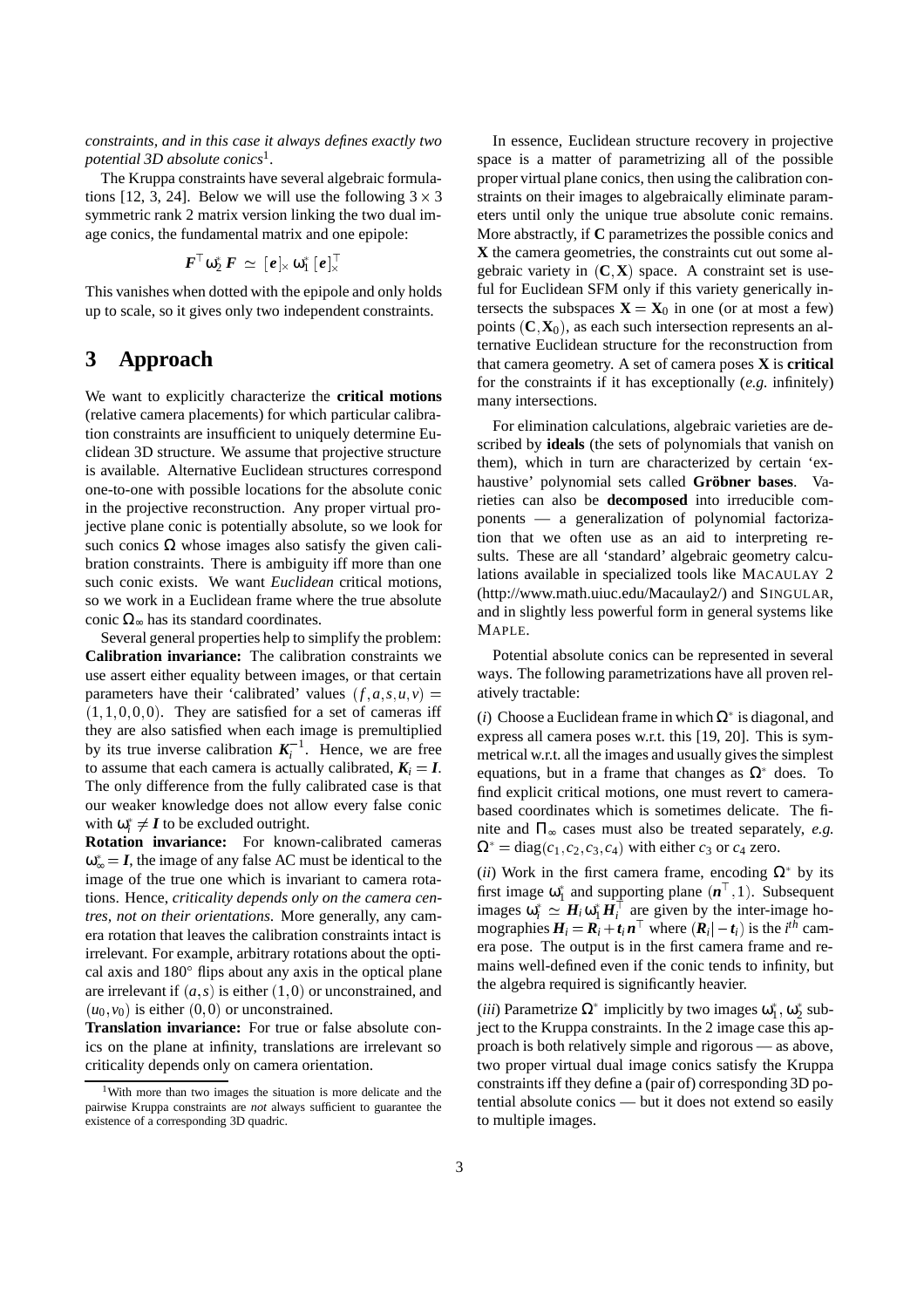#### **4 Calibrated Cameras**

We start with fully calibrated perspective cameras:

**Theorem 4.1** *Given projective structure and calibrated perspective cameras at m*  $\geq$  3 *distinct finite camera centres, Euclidean structure can always be recovered uniquely. With m* <sup>=</sup> 2 *distinct centres there is always exactly a 2-fold ambiguity corresponding to a 'twisted pair'.*

*Proof:* The camera orientations are irrelevant because any false absolute conic has the same rotation invariant images as the true one. Assuming that  $K = I$  does not change the critical motions. Calibrated cameras never admit false absolute conics on  $\Pi_{\infty}$ , as the (known) visual cone of each camera intersects  $\Pi_{\infty}$  in a unique conic, which is the true AC. Given a finite false AC, work in a frame in which it is diagonal and supported on the  $z = 0$  plane:  $\Omega^* \equiv \text{diag}(c_1, c_2, 0, c_4)$ . Since the cameras are calibrated and their orientations are irrelevant, the conic projection in each camera becomes  $(I - t)\Omega^* (I - t)^{\perp} \simeq I$ . It is easy to show that the only solutions to this are  $\Omega^* \simeq$ diag(1, 1, 0, 1/ $z^2$ ) and  $t_{\pm} = (0, 0, \pm z)^{\top}$  for some  $z > 0$ . Hence, ambiguity implies that there are at most two camera centres, and the false AC is a circle of imaginary radius *iz*, centred in the plane bisecting the two centres.

This two-fold ambiguity corresponds exactly to the well-known **twisted pair** duality [11, 10, 15], where one of the cameras is rotated by  $180^\circ$  around the axis joining their two centres. The improper self-inverse projective transformation

$$
\mathbf{T} = \begin{pmatrix} 1 & 0 & 0 & 0 \\ 0 & 1 & 0 & 0 \\ 0 & 0 & 0 & z \\ 0 & 0 & 1/z & 0 \end{pmatrix}
$$

interchanges the true and false DACs  $\mathbf{T}\Omega^* \mathbf{T}^{\perp} \simeq \Omega_{\infty}^*$ and takes the projection matrices  $P_+ = R_+(I - t_+)$ to  $P_{-}T^{-1} = P_{-}$  and  $P_{+}T^{-1} = -P_{+}U$  where  $U =$  $diag(-1, -1, 1, 1)$  is a 180° twisted pair rotation about the *z* axis. The 'twist' **T** represents a very strong projective deformation which cuts the scene in half, moving the plane between the cameras to infinity. By considering twisted *vs.* non-twisted optical ray intersections, one can also show that it reverses the relative signs of the projective depths [21] of each correspondence, *e.g.* as recovered by the equation  $\lambda_1 F x_1 = \lambda_2 (e \wedge x_2)$ . Moreover, *any* proper virtual Kruppa geometry (fig. 1) has such a 'twisted pair' projective involution symmetry, so *calibrated or not, two image Euclidean structures always occur in twisted* pairs. However the twist is a simple 180° rotation only for axisymmetric DIACs.

**Theorem 4.2** *Given projective structure and m*  $\geq$  3 *scaled orthographic cameras with distinct projective centres (*i.e. *viewing directions, with diametrically opposite* *ones identified), Euclidean structure can always be recovered uniquely. With only m* <sup>=</sup> 2 *distinct centres there is a one parameter family of possible structures corresponding to the bas relief ambiguity [11, 10, 15, 22].*

*Proof:* Choose coordinates in which camera 1 has orientation  $R_1 = I$ . Orthographic and affine cameras have  $\Pi_{\infty}$  as their optical planes, so  $\Pi_{\infty}$  is known and any potential AC must lie on it. Potential DACs have the form  $\Omega^* = \begin{pmatrix} C & 0 \\ 0 & 0 \end{pmatrix}$  $\boldsymbol{\theta}^\top$  0  $\sim$ for symmetric  $3 \times 3$  C. The orthographic calibration constraint is that  $\boldsymbol{U}\boldsymbol{C}\boldsymbol{U}^{\top} \simeq \text{diag}(1,1)$  where  $\boldsymbol{U}$  is the first two rows of **R**. In image 1 this gives  $C_{11} - C_{22} = C_{12} = 0$ and two analogous constraints in image 2. Representing  $R_2$  by a quaternion **q** and eliminating  $C_{11}$  between these constraints gives

$$
(q_0^2+q_3^2)(q_1^2+q_2^2)((q_0q_1+q_2q_3)\mathbf{C}_{13}+(q_0q_2-q_1q_3)\mathbf{C}_{23})=0
$$

This must hold for any motion satisfying the constraints. The first two terms correspond to optical axis rotations and 180° flips that leave the optical centre fixed, and are therefore excluded by the statement. Solving for *C* in terms of **q** using the final term gives a linear family of solutions  $\mathbf{C} \simeq \alpha \mathbf{I} + \beta (\mathbf{o}_1 \mathbf{o}_2^{\top} + \mathbf{o}_2 \mathbf{o}_1^{\top})$  where  $\mathbf{o}_1 = (0, 0, 1)^{\top}$ and  $\mathbf{o}_2$  = (the third row of  $\mathbf{R}$ ) are the optical centres, and  $(\alpha, \beta)$  are arbitrary parameters. Given *I* and any false DAC  $C \not\cong I$ , we can uniquely recover the family and its two camera centres (the three rank 2 members of the family each decompose into point pairs, but only one of these is real). Since each family encodes its centres, families with distinct centres never coincide. By linearity, they therefore intersect in at most one conic. All families intersect in the true DAC  $C = I$ , so no other intersection is possible. *I.e.* false structures are impossible for orthographic images from  $\geq$  3 distinct centres. That the one parameter ambiguity for two cameras corresponds to the *bas relief* 'flattening' is well known [11, 10, 15, 22].

Two image orthographic absolute conic geometry is easily understood in terms of the Kruppa constraints. These are well behaved as the cameras tend to infinity, and hence still define a one parameter family of dual quadrics. However as the cameras recede and their focal length increases, their DIACs become progressively flatter and this constrains the 3D family to be flatter too, until in the limit all members of the family become infinitely flat rank 3 disk quadrics squashed onto  $\Pi_{\infty}$ .

#### **5 Focal Lengths from 2 Images**

For two cameras, projective geometry is encapsulated in the 7 d.o.f. fundamental matrix, and Euclidean geometry in the 5 d.o.f. essential matrix. Hence, from 2 projective images we might hope to estimate Euclidean structure plus two additional calibration parameters. Hartley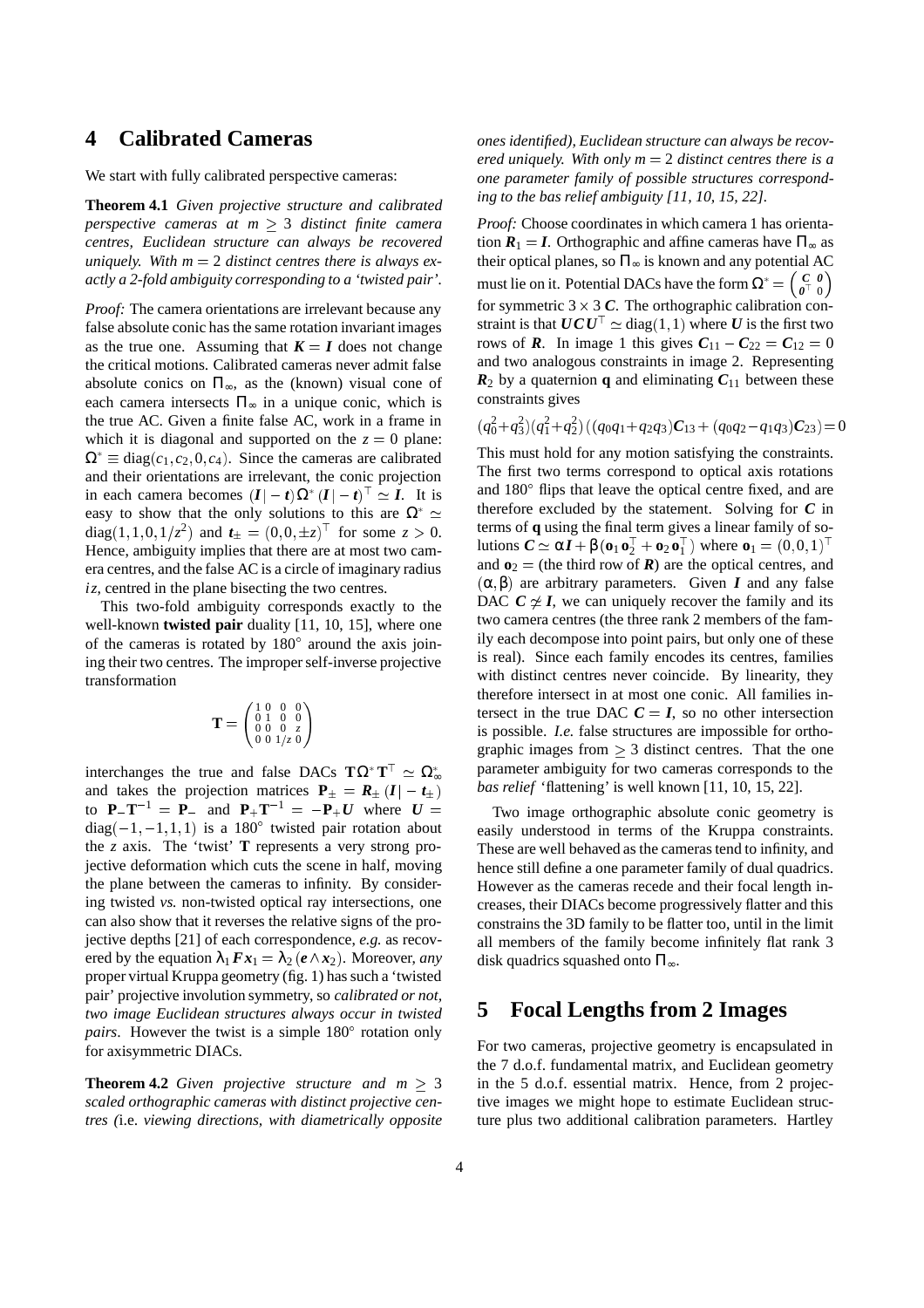[6] gave a method for the case where the only unknown calibration parameters are the focal lengths of the two cameras. This was later elaborated by Newsam *et.al.* [16], and Zeller & Faugeras and Bougnoux [24, 2]. Hippisley-Cox & Porrill [9] give a related method for equal but unknown focal lengths and aspect ratios. All of these methods are Kruppa-based. We will give a unified presentation and derive the critical motions for the Hartley-Newsam-Bougnoux (unequal *f*) and Newsam (equal *f*) case.

Suppose that we can write all pairs of dual image conics satisfying the calibration constraints as a parametric family  $(\omega_1^*(\lambda), \omega_2^*(\lambda))$ . As they already obey the calibration constraints, pairs of nonsingular conics in this family represent possible 3D absolute conics iff they also satisfy the Kruppa constraints,  $\mathbf{F}^{\top} \mathbf{\omega}_{2}^{*}(\lambda) \mathbf{F} = \mu[\mathbf{e}]_{\times} \mathbf{\omega}_{1}^{*}(\lambda) [\mathbf{e}]_{\times}^{\top}$ for some scalar  $\mu$ . Solving these equations for  $\lambda, \mu$  gives the possible image DIACs and hence 3D absolute conics. If  $ω_i^*(λ)$  are linear in their parameters  $λ$ , the system is bilinear in  $\lambda, \mu$ . In particular, for zero skew and known principal point  $p_i$ ,  $\omega_i^*(\lambda)$  is linear in  $f_i^2$  and  $(a_i f_i)^2$ . For known  $a_i$  and unconstrained  $f_i$ , this gives fully linear equations in  $\mu f_1^2$ ,  $\mu$  and  $f_2^2$ :

$$
\boldsymbol{F}^{\top}\left(f_2^2\boldsymbol{D}+\boldsymbol{p}_2\boldsymbol{p}_2^{\top}\right)\boldsymbol{F}=\left[\boldsymbol{e}\right]_{\times}\left((\mu f_2^2)\boldsymbol{D}+\mu\boldsymbol{p}_1\boldsymbol{p}_1^{\top}\right)\left[\boldsymbol{e}\right]_{\times}^{\top}
$$

where  $D \equiv diag(1, 1, 0)$ . Writing the  $3 \times 3$  symmetric rank 2 matrices  $\mathbf{F}^{\top} \mathbf{D} \mathbf{F}$ ,  $\ldots$ ,  $[\mathbf{e}]_{\times} \mathbf{p}_1 \mathbf{p}_1^{\top} [\mathbf{e}]_{\times}^{\top}$  as 6 vectors gives a  $6 \times 4$  rank 3 homogeneous linear system  $\mathbf{M}_{6\times4}$   $(f_2^2, 1, \mu f_1^2, \mu)^\top = 0$ . This can easily be solved for  $\mu$ ,  $f_1$ ,  $f_2$ . There are multiple solutions for  $f_i$  — and hence ambiguous Euclidean structures — iff the coefficient matrix  $M_{6\times4}$  has rank  $\leq$  2. We will study this case below. Newsam *et.al.* [16] use the SVD of *F* to project 3 independent rows out of this system. Bougnoux [2] uses properties of fundamental matrices to solve it in closed form:

$$
f_2^2 = -\frac{(\boldsymbol{p}_2^\top \boldsymbol{FD}[\boldsymbol{e}] \times \boldsymbol{p}_1) (\boldsymbol{p}_2^\top \boldsymbol{F} \boldsymbol{p}_1)}{\boldsymbol{p}_1^\top \boldsymbol{F}^\top \boldsymbol{DF} \boldsymbol{D}[\boldsymbol{e}] \times \boldsymbol{p}_1}
$$

If the focal lengths are known to be equal,  $f_1 = f_2 = f$ , the system takes the form  $\mathbf{M}_{6\times2}(\mu)$   $\Big(\begin{smallmatrix} f^2\ 1\end{smallmatrix}\Big)$ 1  $= 0$  where  $M_{6\times 2}(\mu)$ is linear in  $\mu$  and generically has rank 2. This system has a nontrivial solution iff all of its  $2 \times 2$  minors vanish — a set of quadratic constraints on  $\mu$ . If the focal lengths really are equal, at most two of these quadratics are linearly independent and we can generically eliminate the  $\mu^2$  term between them, solve linearly for  $\mu$ , substitute into  $M_{6\times2}$ (which then has rank 1) and solve uniquely for  $f^2$ . This fails iff all of the quadratics are: (*i*) proportional — in which case the single quadratic gives exactly two possible solutions for  $\mu$  and  $f$ ; (*ii*) zero — in which case  $\mathbf{M}_{6\times2} = 0$ and any *f* is possible. We will return to these cases below. Finally (*c.f.* [9]), equal but unknown aspect ratios and focal lengths  $a_1 = a_2 = a, f_1 = f_2 = f$ , give a  $6 \times 3$  rank 3

system  $\mathbf{M}_{6\times3}(\mu)$   $(f^2,(af)^2,1)^\top=0$ , which has a solution iff the determinant of any of its nontrivial  $3 \times 3$  minors vanishes — a single cubic in  $\mu$ , giving at most 3 solutions for  $\mu$ ;  $f$ ,  $a$ .

Now consider the critical motions of the above methods. Assume finite *a*, *f* and  $t \neq 0$ .

**Theorem 5.1** *For the known a, unequal f problem, the critical motions for the Hartley, Newsam and Bougnoux methods are all identical and intrinsic to any method for this problem. In fact, they are exactly the two evident singularities of Bougnoux' equations:* (i)  $p_2^{\dagger} F p_1 = 0$  and *(ii)*  $p_2^{\dagger} F D [e]_{\times} p_1 = 0.$ 

Case (*i*) occurs when the principal points are in epipolar correspondence, *i.e.* the optical axes intersect. (*ii*) occurs whenever the point  $D[e]_{\times} p_1$  on the line at infinity in the first camera lies on the epipolar line  $F^{\dagger} p_2$  of the other principal point. This condition is actually symmetric between the images. If  $p_1 = p_2 = (0, 0, 1)^\top$ , *(ii)* occurs whenever  $F^{\dagger} p_2$  contains the direction orthogonal to the epipolar line  $[e]_{\times} p_1$ , *i.e.* whenever the epipolar plane of optical axis  $p_1$  is *orthogonal* to that of axis  $p_2$  [16]. If either principal point coincides with an epipole, both (*i*) and (*ii*) apply and a second order singularity occurs.

**Theorem 5.2** *For the known a equal f problem, there is a unique solution for f everywhere outside the critical variety of the unequal f method. On this variety there are generically exactly two solutions corresponding to the two roots of the single surviving quadratic in µ. Both solutions may be real, or one may be imaginary (* $f^2 < 0$ *). There are more than two real solutions (in fact any f is possible) only on the following subvarieties of the correspondingprincipal-point variety*  $p_2^{\dagger} F p_1 = 0$ *, where*  $(R(q), t)$  *is the relative pose of the second camera with quaternion* **q***: (i)*  $t_3q_2 - t_2q_3 + t_1q_0 = 0$  *and*  $t_3q_1 - t_1q_3 - t_2q_0 = 0$  $(iii)$   $t_1q_1 + t_2q_2 + t_3q_3 = 0$  *and*  $t_2q_1 - t_1q_2 + t_3q_0 = 0$ *(iii)*  $q_1 = 0$  *and*  $q_2 = 0$ 

(iv) 
$$
q_3 = 0
$$
 and  $q_0 = 0$ 

Each of these subvarieties has codimension 2 in the space of all motions, and codimension 1 in the corresponding principal point variety. (*iii*) and (*iv*) correspond to parallel optical axes (axis rotations, and 180° flips about any axis in the optical plane, plus arbitrary translation). (*ii*) requires both planar motion  $\mathbf{q} \cdot \mathbf{t} = 0$  and corresponding principal points. The intersection of these two varieties has two components: (*a*) arbitrary planar motions when the optical axes lie in the plane (*e.g.* a driving car with forwards-pointing camera), and (*b*) 'turntable rotations' about the intersection point of the two optical axes, when these do not lie in the plane. Subvariety (*ii*) corresponds to case (*b*). Case (*a*) has two solutions for *f* but is generically nonsingular.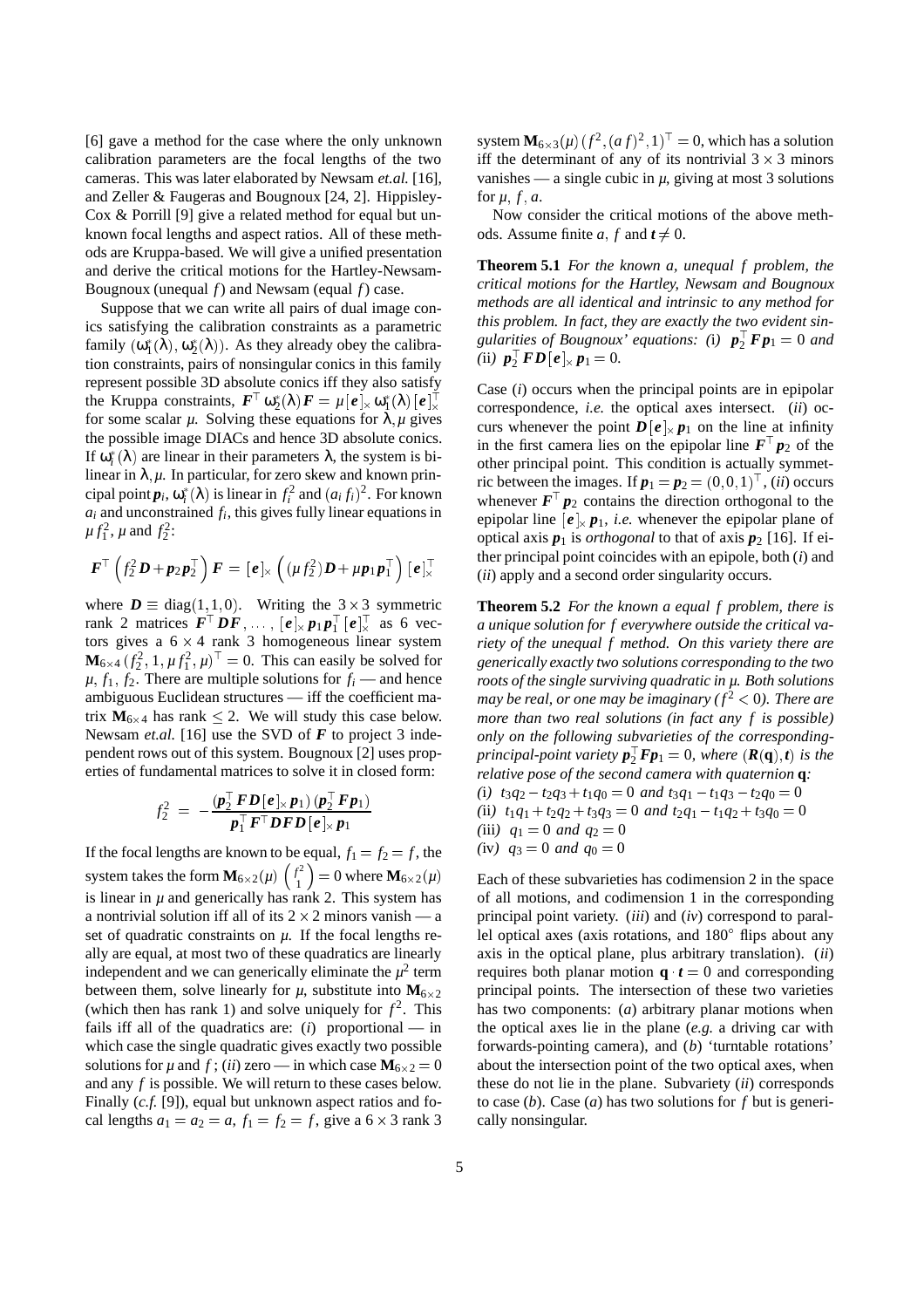

*Figure 2*: Relative errors in quasi-linear *f* and bundle-based 3D structure *vs.* camera elevation, for unequal and equal *f* methods.

The above results are straightforward but fairly heavy to prove using the automated algebraic tools we are studying here. (Newsam *et.al.* [16] — a reference we were unaware of while completing this work — give a fairly simple SVD-based proof for their unequal *f* method, but an incomplete result for the equal *f* one). Since we were initially sceptical that the general Kruppa approach and Bougnoux' detailed manipulations [2] introduced no spurious ambiguities, we proved the results twice: once in a fundamental matrix / Kruppa constraint based parametrization, and once in an image conic / plane homography based one. In each case, given the parametrization we can more or less mechanically calculate and decompose the variety on which the constraints degenerate using MACAULAY 2. The calculations are 'routine', although the homography based ones are near the limits of the current system.

### **6 Experiments**

We have performed some synthetic experiments to evaluate the effects of critical motions. We will focus on the question of how far from critical two cameras must be to get reasonable estimates of focal length and Euclidean 3D structure. The first experiment studies the unequal *f* case, the second the equal *f* one. For both experiments, two unit focal length perspective cameras view 25 points distributed uniformly within the unit sphere. Gaussian noise of 1 pixel standard deviation was added to the  $512 \times 512$ images. For each pose, an optimal projective structure and fundamental matrix is estimated by projective bundle adjustment, the focal length(s) are estimated quasi-linearly



*Figure 3*: Errors in quasi-linear and bundle-based  $f$ , and 3D structure with unknown and known *f* , for equal *f* methods.

as above, Euclidean bundle adjustment is applied to get Euclidean structure, and the resulting 3D error is calculated by Euclidean alignment. Means over 100 trials are shown. The Bougnoux and Newsam unequal *f* methods give essentially identical results: only the latter is plotted.

In the first experiment, cameras at  $(-2, -2, 0)$  and  $(2, -2, 0)$  focus on the origin. Their elevation angles are then varied, upwards for the left camera and downwards for the right one, so that their optical axes are skewed and no longer meet. Quasi-linear focal lengths and bundle adjusted Euclidean structures are estimated, both with and without the equal *f* constraint. Fig. 2 shows the resulting RMS errors as a function of elevation angle. At zero elevation, the optical axes intersect and the cameras are equidistant from this intersection, so both equal and unequal *f* methods are critical. This can be seen clearly in the graphs. The unequal *f* method also breaks down when the epipolar planes of the optical axes become orthogonal at around  $35^\circ$  elevation — the second component of the unequal *f* critical variety, but non-critical for the equal *f* method. For geometries more than about 5- 10 from criticality, the unequal and equal *f* bundles both give results very similar to the optimal 3D structure obtained with *known* calibration.

In the second experiment, cameras at  $(-1,-2,0)$  and  $(1,-2,0)$  focus on the origin, then the left camera is rotated so that its optical axis sweeps the world plane  $z = 0$ . This is always critical for the unequal *f* method and the equal *f* one always gives two possible solutions. But in these trials, one is always tiny or imaginary and can safely be discarded. In fig. 3, the upper graph compares the quasi-linear equal *f* result with that obtained after optimal equal *f* bundle adjustment. The lower graph compares the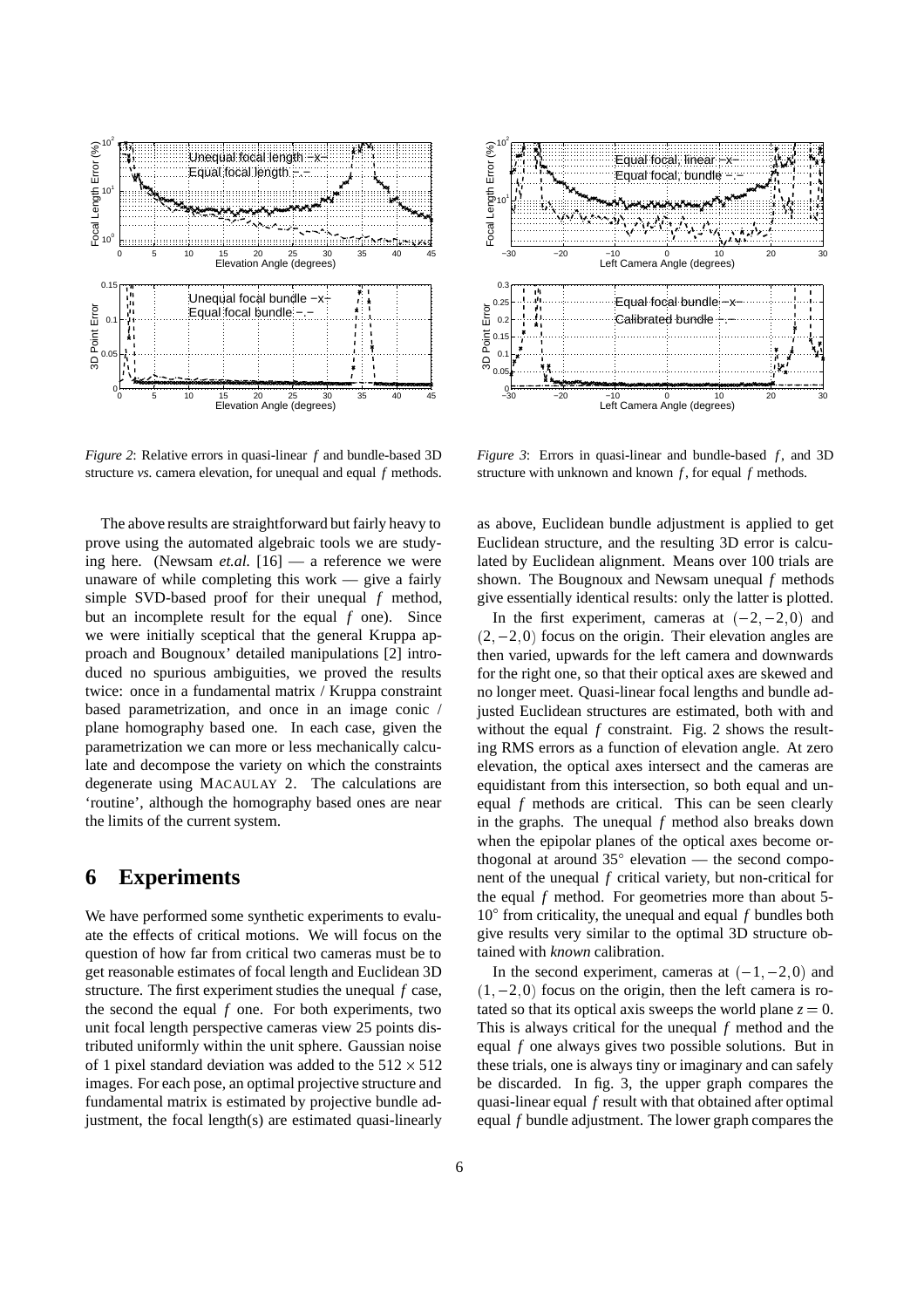structures obtained with equal *f* and known-calibration bundle adjustments. At rotation angles of around  $-27^{\circ}$ the camera axes are parallel, and at around  $+27^{\circ}$  their intersection is equidistant from both cameras. These are intrinsic equal *f* degeneracies, clearly visible in the graphs. Moving about 5-10° from criticality suffices to ensure reasonably accurate focal lengths and Euclidean structure.

#### **7 Conclusions**

We have explicitly described the critical motions for a number of simple calibration constraints, ranging from unknown focal lengths to fully calibrated cameras. Numerical experiments studying the effects of near-critical configurations were also presented.

One of our aims was to see what could be achieved in vision with formal ideal-theoretic calculations. It is clear that although automated tools for this (MACAULAY 2, SINGULAR, COCOA) have progressed significantly in recent years, they can not yet replace geometric intuition. Even when a calculation terminates — and the 'ceiling' for this is still frustratingly low — the geometric interpretation of the results remains a difficult 'inverse problem'. However when it comes to rigorously proving formal properties of systems of equations we have found these tools a powerful computational aid and a good deal more reliable than 'proof by intuition'. Hence, we feel that these methods do have a place in vision, particularly for studying singularities of simple algebraic (auto)calibration and camera pose methods.

We are currently investigating critical motions where even less is known about the calibration, *e.g.* cameras having zero skew and unit aspect ratio, but with the other parameters unknown and possibly varying.

#### **References**

- [1] K. Åström and A. Heyden. Euclidean reconstruction from constant intrinsic parameters. In *Int. Conf. Pattern Recognition*, pages 339–343, 1996.
- [2] S. Bougnoux. From projective to Euclidean space under any practical situation, a criticism of self-calibration. In *Int. Conf. Computer Vision*, 1998.
- [3] O. Faugeras. *Three-Dimensional Computer Vision*. MIT Press, Cambridge, Mass, 1993.
- [4] O. Faugeras, Q.-T. Luong, and S. Maybank. Camera selfcalibration: Theory and experiments. In *European Conf. Computer Vision*, pages 321–334. Springer-Verlag, 1992.
- [5] O. D. Faugeras. What can be seen in three dimensions with an uncalibrated stereo rig? In *European Conf. Computer Vision*, pages 563–578. Springer-Verlag, 1992.
- [6] R. Hartley. Estimation of relative camera positions for uncalibrated cameras. In *European Conf. Computer Vision*, pages 579–87. Springer-Verlag, 1992.
- [7] R. Hartley. Euclidean reconstruction from multiple views. In 2*nd Europe-U.S. Workshop on Invariance*, pages 237– 56, Ponta Delgada, Azores, October 1993.
- [8] R. Hartley, R. Gupta, and T. Chang. Stereo from uncalibrated cameras. In *Int. Conf. Computer Vision & Pattern Recognition*, pages 761–4, 1992.
- [9] S. Hippisley-Cox and J. Porrill. Auto-calibration, Kruppa's equations and the intrinsic parameters of a camera. In *British Machine Vision Conference*, pages 771–7, 1994.
- [10] B. K. P. Horn. Motion fields are hardly ever ambiguous. *Int. J. Computer Vision*, 1, 1987.
- [11] H. C. Longuet-Higgins. Multiple interpretations of a pair of images of a surface. *Proc. Roy. Soc. London*, A:418, 1988.
- [12] S. Maybank. *Theory of Reconstruction from Image Motion*. Springer-Verlag, Berlin, Heidelberg, New York, 1993.
- [13] S. J. Maybank and O. D. Faugeras. A theory of self calibration of a moving camera. *Int. J. Computer Vision*, 8(2):123–151, 1992.
- [14] J. L. Mundy and A. Zisserman, editors. *Geometric invariance in Computer Vision*. MIT Press, Cambridge Ma, USA, 1992.
- [15] S. Negahdaripour. Multiple interpretations of the shape and motion of objects from two perspective images. *IEEE Trans. Pattern Analysis and Machine Intelligence*, 12(11):1025–1039, 1990.
- [16] G. Newsam, D.Q. Huynh, M. Brooks, and H.-P. Pan. Recovering unknown focal lengths in self-calibration: An essentially linear algorithm and degenerate configurations. In *Int. Arch. Photogrammetry & Remote Sensing*, volume XXXI-B3, pages 575–80, Vienna, 1996.
- [17] M. Pollefeys, R. Koch, and L. Van Gool. Self-calibration and metric reconstruction in spite of varying and unknown internal camera parameters. In *Int. Conf. Computer Vision*, 1998.
- [18] M. Pollefeys, L. Van Gool, and M. Oosterlinck. The modulus constraint: A new constraint for self-calibration. In *Int. Conf. Pattern Recognition*, pages 349–353, 1996.
- [19] P. Sturm. Critical motion sequences for monocular selfcalibration and uncalibrated Euclidean reconstruction. In *Proc. Conf. Computer Vision and Pattern Recognition, Puerto Rico, USA*, pages 1100–1105, 1997.
- [20] P. Sturm. *Vision 3D Non Calibrée: Contributions à la Reconstruction Projective et Etude des Mouvements Critiques ´ pour l'Auto-Calibrage*. PhD thesis, Institut National Polytechnique de Grenoble, 1997.
- [21] P. Sturm and B. Triggs. A factorization based algorithm for multi-image projective structure and motion. In *European Conf. Computer Vision*, pages 709–720, 1996.